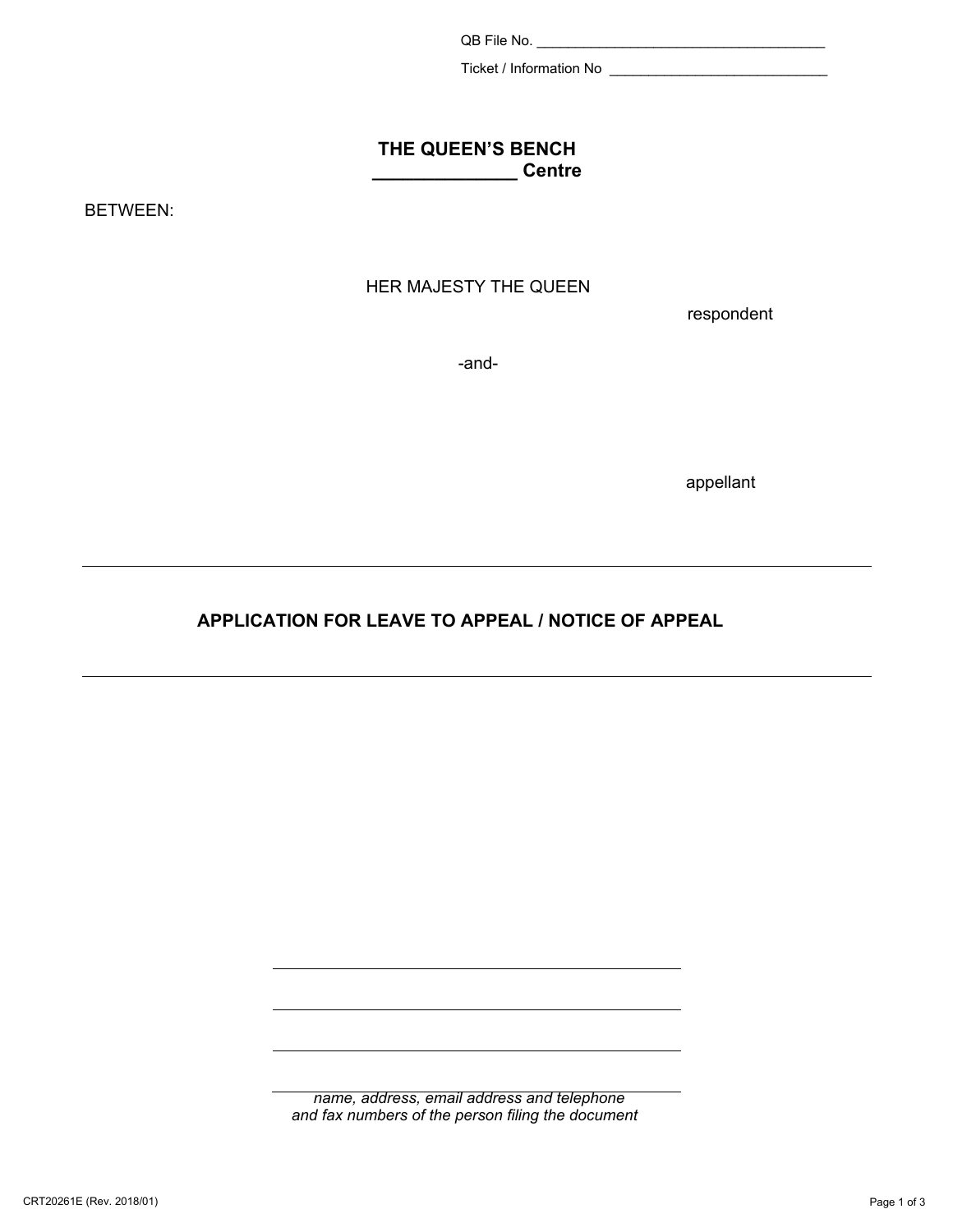QB File No. \_\_\_\_\_\_\_\_\_\_\_\_\_\_\_\_\_\_\_\_\_\_\_\_\_\_\_\_\_\_\_\_\_\_\_\_\_

Ticket / Information No. \_\_\_\_\_\_\_\_\_\_\_\_\_\_\_\_\_\_\_\_\_\_\_\_\_\_\_\_

### **THE QUEEN'S BENCH**

**BETWEEN** 

**\_\_\_\_\_\_\_\_\_\_\_\_\_\_\_\_\_\_\_\_\_\_Centre**

#### **HER MAJESTY THE QUEEN**

**AND** 

## **APPLICATION FOR LEAVE TO APPEAL / NOTICE OF APPEAL (Under** *The Provincial Offences Act***)**

**TAKE NOTICE** that the Appellant hereby

| [WHERE PROCEEDING WAS COMMENCED BY A TICKET]: |  |  |
|-----------------------------------------------|--|--|
|                                               |  |  |

| applies for leave to appeal and if leave is granted, appeals the |             |              |
|------------------------------------------------------------------|-------------|--------------|
| <b>CONVICTION</b>                                                | ∣ DISMISSAL | $\Box$ ORDER |

[WHERE PROCEEDING WAS COMMENCED BY AN INFORMATION]:

|  |  | appeals the |
|--|--|-------------|
|--|--|-------------|

| <b>CONVICTION</b> | <b>DISMISSAL</b> | SENTENCE | T ORDER |
|-------------------|------------------|----------|---------|
|                   |                  |          |         |

made by a justice at:

1. Court Location of Conviction/Dismissal/Sentence/Order:

408 York Avenue, Winnipeg, Manitoba - Courtroom \_\_\_\_\_\_\_\_\_\_\_\_\_\_\_\_\_\_\_\_\_\_\_\_\_\_\_\_\_\_\_\_\_\_\_\_\_\_\_\_\_\_\_\_

373 Broadway, Winnipeg, Manitoba

\_\_\_\_\_\_\_\_\_\_\_\_\_\_\_\_\_\_\_\_\_\_\_\_\_\_\_\_\_\_\_\_\_\_\_\_\_\_\_\_\_\_\_\_\_\_\_\_\_\_\_\_\_\_\_\_\_\_\_\_\_\_\_\_\_\_\_\_\_\_\_\_\_\_\_\_\_\_\_\_\_\_\_\_\_ (other Court Location)

# 2. Offence(s) in question : \_\_\_\_\_\_\_\_\_\_\_\_\_\_\_\_\_\_\_\_\_\_\_\_\_\_\_\_\_\_\_\_\_\_\_\_\_\_\_\_\_\_\_\_\_\_\_\_\_\_\_\_\_\_\_\_\_\_\_\_\_\_\_\_\_\_\_\_\_\_\_\_\_\_ 3. Date of conviction, dismissal, or order: \_\_\_\_\_\_\_\_\_\_\_\_\_\_\_\_\_\_\_\_\_\_\_\_\_\_\_\_\_\_\_\_\_\_\_\_\_\_\_\_\_\_\_\_\_\_\_\_\_\_\_\_\_\_\_\_\_\_\_\_\_\_

| 5. |  |
|----|--|
|    |  |
|    |  |
|    |  |

 $\_$  . The contribution of the contribution of the contribution of the contribution of the contribution of the contribution of the contribution of the contribution of the contribution of the contribution of the contributio

 $\blacktriangledown$ 

 $\overline{\phantom{a}}$